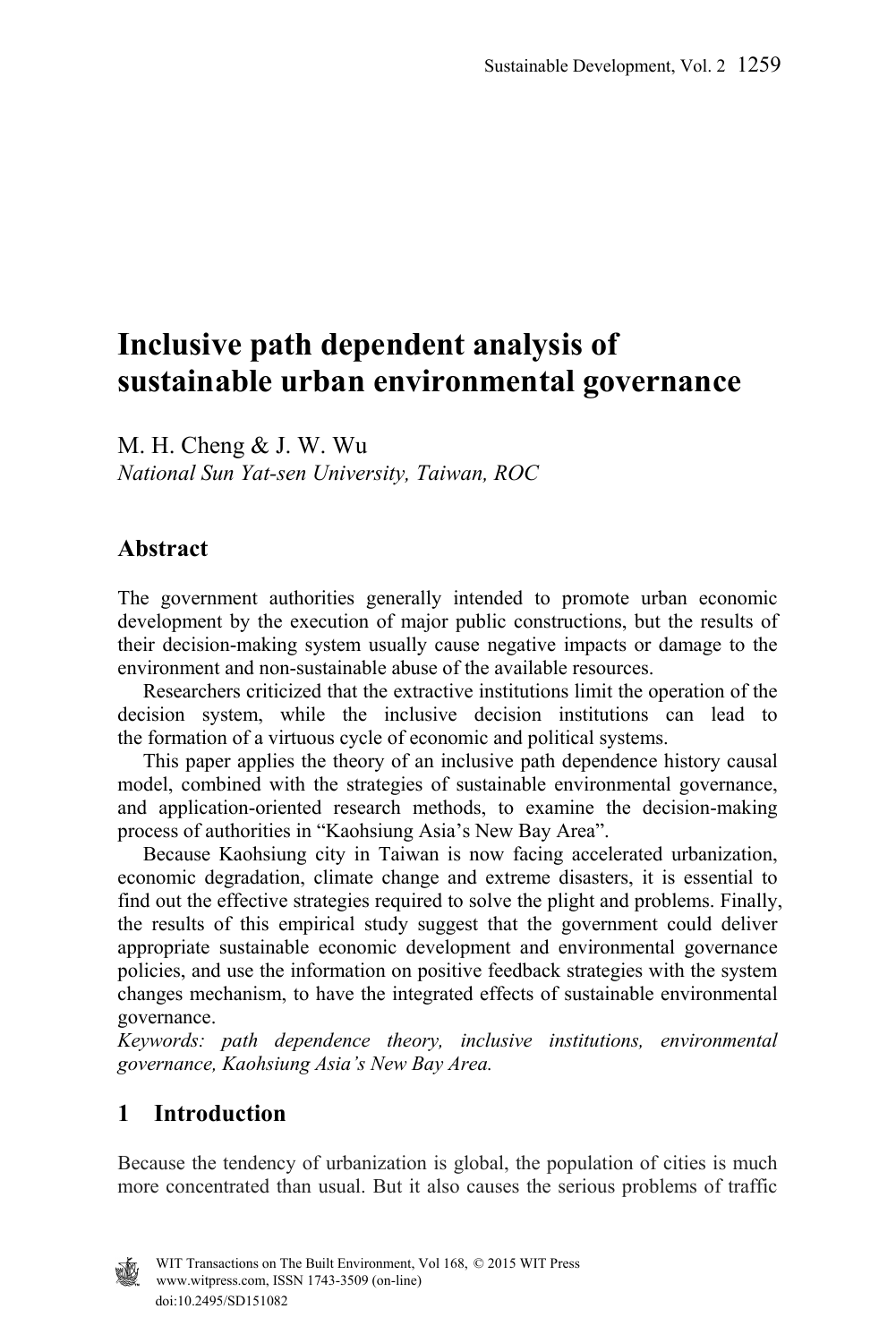chaos, energy consumption, air pollution, waste surge, and can lead to environmental negative impacts or cause serious environmental damage to cities.

 While the cities governments generally still have to promote the urban economic development by the execution of major public constructions to provide the financial needs of people's lives. But the results of their decision-making system usually cause negative impacts or damage to the environment and nonsustainable abuse of the available resources.

 Taiwan is an island in the Pacific Ocean, the natural resources of Taiwan is very shortage, and has to obtain the resources entirely by importations. And Kaohsiung city in Taiwan also is facing the accelerated urbanization, economic degradation and climate change extreme disasters now, so it is essential to find out the effective strategies to solve the above plight and problems.

 Therefore, the governments are promoting the "Kaohsiung Asia's New Bay Area" in Kaohsiung city, expecting to conduct the major public constructions to facilitate and promote economic development.

 However, the researchers Acemoglu and Robinson [1] stated that the extractive institutions limit the operation of decision system, while the inclusive decision institutions can lead to the formation of a virtuous cycle of economic and political system.

 Thus, this paper applies the theory of an inclusive path dependence historical causal model, combined with the strategies of sustainable environmental governance, and the application-oriented research methods, to examine the decision-making process of authorities on "Kaohsiung Asia's New Bay Area".

 Finally, the results of this empirical study suggest that the government could deliver appropriate sustainable economic development and environmental governance policies, and use the information positive feedback strategies with the system changes mechanism, to have the integrated effects of sustainable environmental governance.

# **2 Research backgrounds**

Kaohsiung is a harbor city and is located in southern Taiwan. The city has to urgently face the serious problems of economic recession, so the governments need to much actively accelerate economic development. Therefore, the governments are conducting the major public construction of the "Kaohsiung Asia's New Bay Area" in Kaohsiung city to promote economic development.

 The "Kaohsiung Asia's New Bay Area" construction plan [2] mainly contains four key public buildings and a Waterfront Light Rail Transit. The four key public buildings include: "Kaohsiung World Trade Exhibition and Convention Centre", "Kaohsiung Port and Cruise Service Center", "Kaohsiung Maritime Culture and Popular Music Center", and the "Kaohsiung Public Library".

 The major public constructions in Taiwan are decided by the different decision makers of central and local governments. And the decision-making system to the major public constructions of the government agencies usually caused the relatively environmental negative impact or caused serious environmental damage.

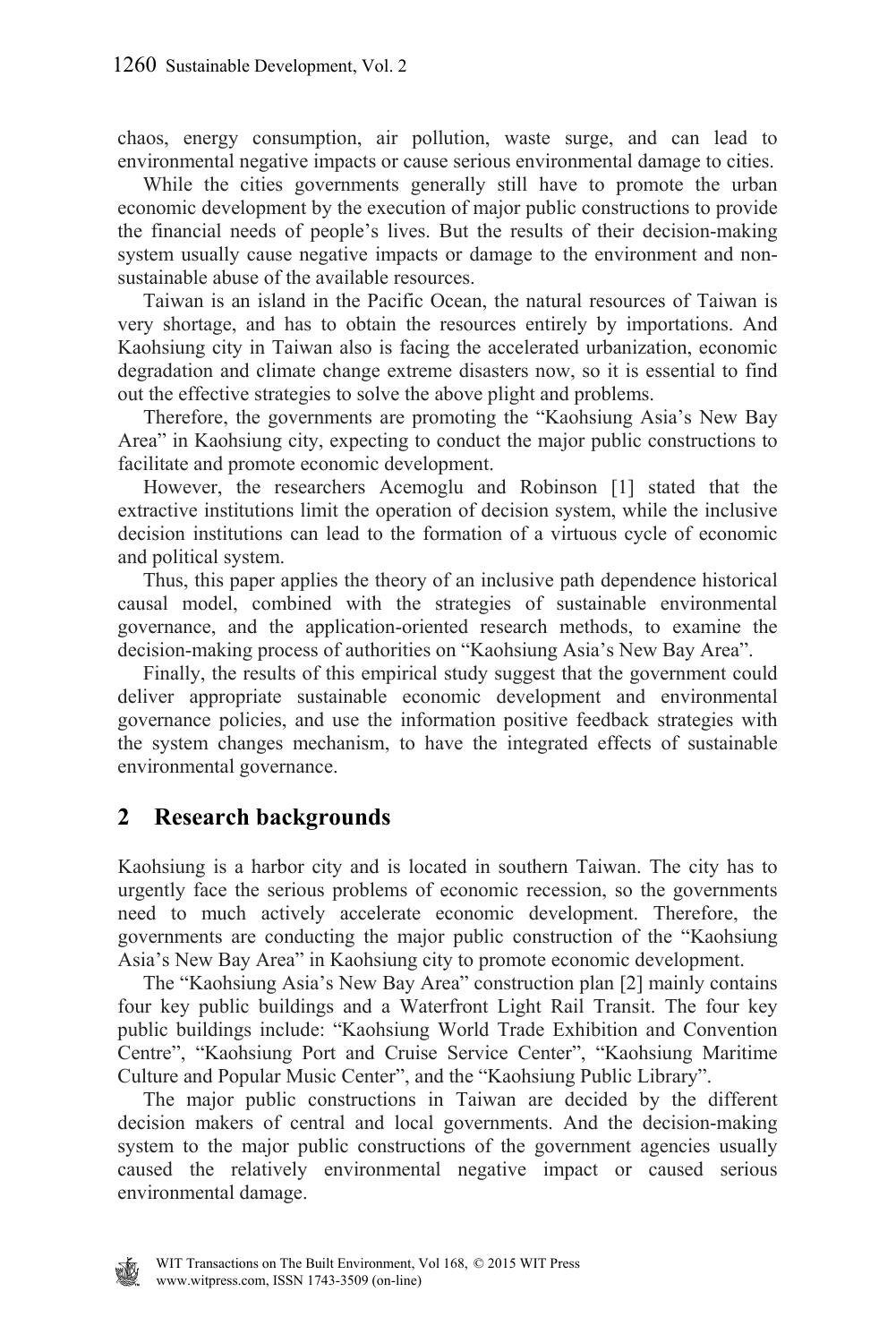Furthermore, even the governments had spent a lot of effort to study the indicators of sustainable development strategies and actions, and they mostly still emphasized the technical recommendations for the improvements and recommendations for the environmental engineering and environmental programs, but focused less of their studies on institutional problems.

 Because there are closely related issues among the urban major public constructions, a decision-making system, sustainable environmental management and urban development, economic activity, political conflicts, people's lives, and environmental protection, it is not easy to analyze and propose effective integration solutions, unless we derive the approach through the key elements path dependence of institutions.

 Therefore, this research takes the "Kaohsiung Asia's New Bay Area" as an example, using the institutional economics and the path dependence theory to discuss the decision-making system for economic development and environmental governance issues, and recommends "positive information feedback" and a self-reinforcing mechanism to achieve sustainable environmental governance.

# **3 Literature review**

According to previous results concerning the institutions research, in the human institutions exists the path dependent evolution system that decisions changes in the former stage will affect the relevant changes in the later stage. Then, the specification of institutions will be formatted by a virtuous circle or a vicious cycle of the institutions system. And the environmental sustainability governance system is also affected by this specification, therefore, the creation of incentives are very important in the first stage.

This paper reviews the relevant institutional research in the following sections.

### **3.1 Path dependency theory**

North [3] proposed the path dependency theory in 1990, and stated that path dependence is the key to understanding the long-term economic change. And it has the positive feedback mechanism through the learning and coordination effects. Once the path had adopted, then it is hard to be changed, regardless the system is efficient or not, and the costs of changes are expensive.

 Arthur [4] provided the empirical research of urban development system by the increasing returns of economics, positive feedback mechanism, path dependence, dynamic concepts and the historical research methods.

Scott [5] pointed out that the four factors of path dependence: increasing returns, self-reinforcement, positive feedback system and lock-in effect. Then Scott provided the dependent outcome-dependent process, equilibriumdependent process, Bernoulli process, dynamic processes theory and the other path dependent models.

 Schreyögg [6] suggested the three phases in path dependence of the system and institutions, including the pre-formation phase, formation phase and lock-in

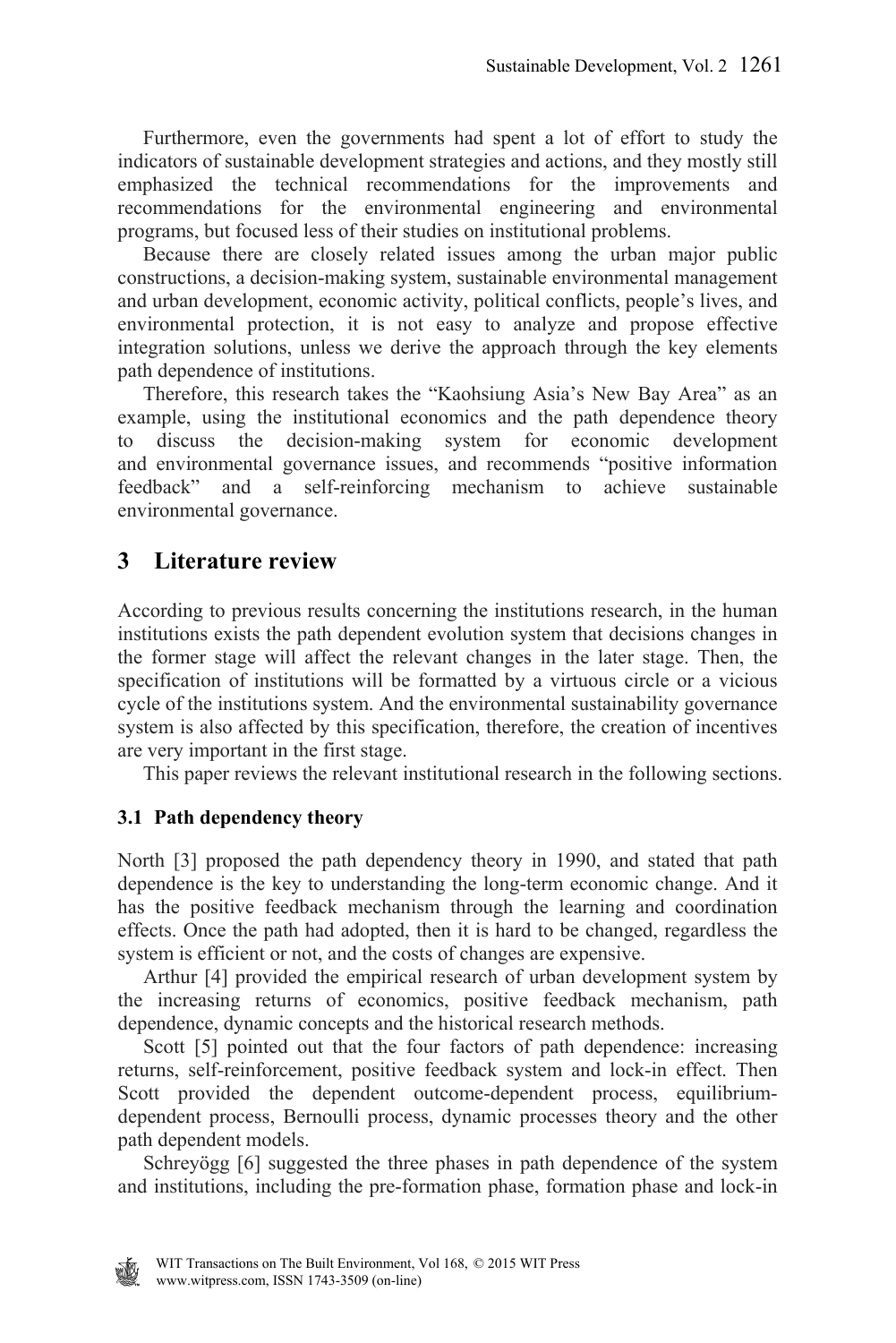phase. And Schreyögg also pointed out that the dynamic path dependency theory had been widely used in all kinds of fields, such as business studies, organizational development, economic history, political science, regional development fields.

 Acemoglu and Robinson [1] stated that inclusive economic institutions are forged on the inclusive political institutions, which makes power broadly distributed in society. Inclusive economic institutions create a more equitable distribution of resources, and facilitate the persistence of inclusive political institutions.

### **3.2 Institutional changes**

North [3] defined that institutions basically includes informal constraints (habits) and formal rules (laws), and the implementation features of the above both. While, the decision-making institutions of the governments are the key driving forces to the economic, political and environmental governance matters.

 Hall [7] stated that Neo-institutionalism includes: rational choice institutionalism, sociological institutionalism and historical institutionalism. And the historical institutionalism could be used to study institutional changes and develop the core concept of "path dependence".

 Gerhard [8] took the institutional changes of regional development program of Stuttgart city for example, and pointed out that although the industry is the core development of this city, but the city government still had to change institutions to upgrade the economic development globally and face the functional, cognitive, political lock-in limitations and establish its friendly innovative regional development system.

 Mahoney [9] established the analytic structure approach of path dependence, including the antecedent historical, critical juncture, structural persistence, reactive sequence and final outcome.

# **3.3 Comments**

Research on the path dependence theory is still developing, and the applications of this theory are diverse, including political, institutional, historical, economic, urban planning issues. But there is still little direct application in the sustainable urban environmental governance on major economic constructions.

 Because the Kaohsiung city government urgently needs to improve the economic development and actively promote the major constructions of "Kaohsiung Asia's New Bay Area" by the city major public buildings to facilitate and promote economic development. But the sustainable governance to the urban environment still should be considered, and the path dependent institutional changes also should be examined.

 Therefore, this study applies the path dependence theory as the main research manner, and combines with the ideas of dynamic decision-making institutional changes, and sustainable environmental management, to analyze the impacts of the major constructions of "Kaohsiung Asia's New Bay Area" plan.

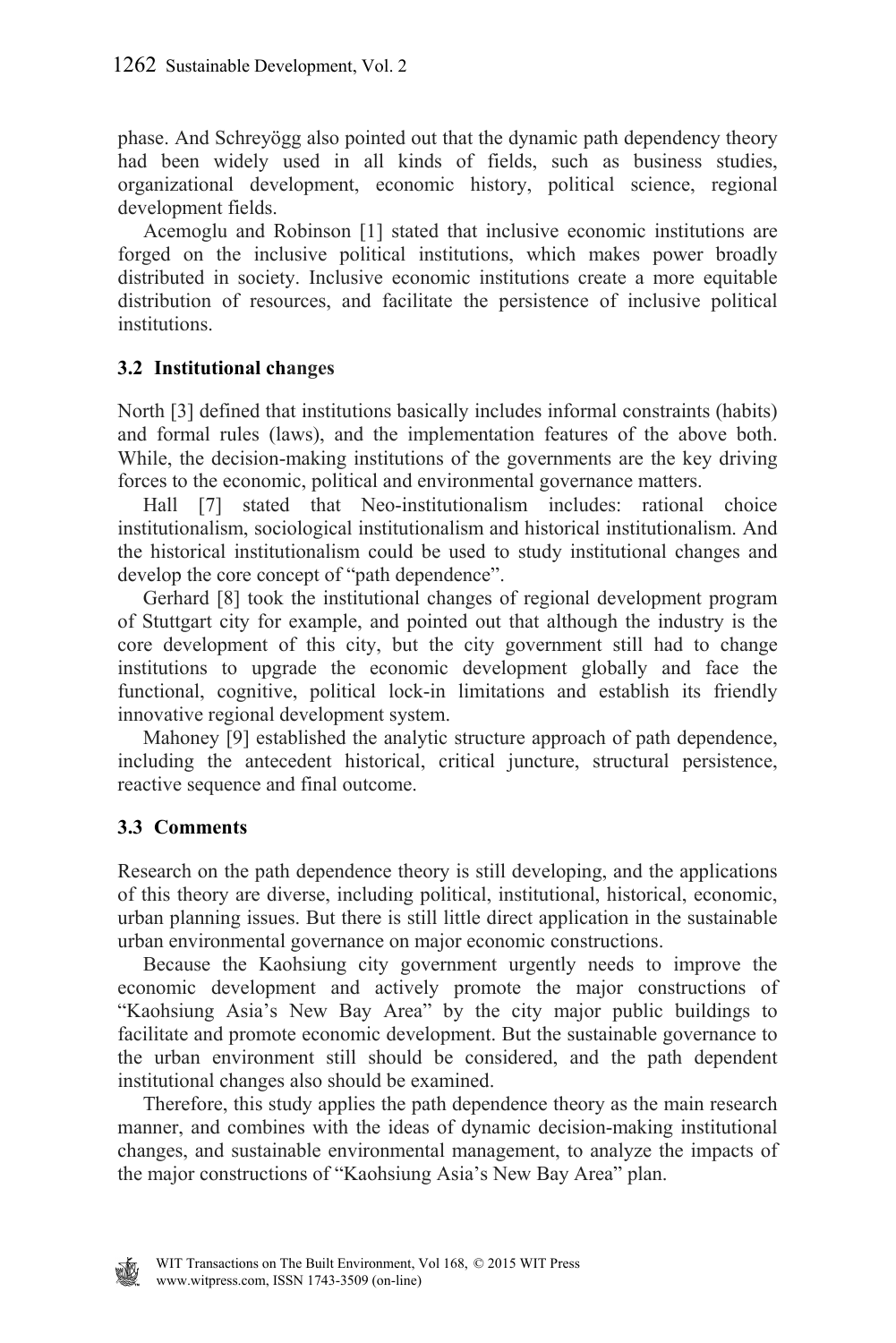# **4 Research design**

This paper basically applies the theory of inclusive path dependence historical causal model, Mahoney's analytic structure approach of path dependence, combined with the key concepts of sustainable environmental governance, and the application-oriented research methods, to examine the decision-making process of authorities on "Kaohsiung Asia's New Bay Area".

 The basic assumption of this study includes: institutions shapes the decision path, and it is difficult to change the path, and the institution has a causal complexity. And the institutions change has a causal model due to the historical path dependency: the preferences and selection of decision-makers'  $\rightarrow$  strategic interaction established by the decision-makers  $\rightarrow$  the common path of environmental context and the institutional structure  $\rightarrow$  path dependence  $\rightarrow$  institutional changes.

 This approach uses the historical stories axis system to analyze the historical development path of the Kaohsiung Harbor bay area, starting from the ancient fishing time, passed through the World War II, the Japanese occupation period to the present time.

 There are many development plans induced on the harbor bay area, including the Asia-Pacific operations center constructions plan, the Asia-Pacific maritime operations heart plan, multi-trade zone plan, twelve love Taiwan construction plans, free trade plan, free trade port plan, Kaohsiung overall and future development plans, sea and air trade development program outline plan, and the present "Kaohsiung Asia's New Bay Area" plan.

 As for this empirical study, the practical information mainly from the following references: governments' publications, development policies case studies, newspapers, public hearings, and website information. Then this paper uses the path dependency theory, academic decision-making system, and sustainable environmental governance to have the integrated policy analysis.

# **5 Research results**

# **5.1 Historical context**

Within this study, there is an evolution process and a historical context, while the current "Kaohsiung Asia's New Bay Area" concepts are put forward, so this research uses the historical dependent pathways causal model from "historical institutionalism" as follows.

# **5.1.1 Decision preferences**

The government authorities generally intended to promote the urban economic development by the execution of major public constructions, but the results of their decision-making system usually cause negative impacts or damage to the environment and non-sustainable abuse of the available resources.

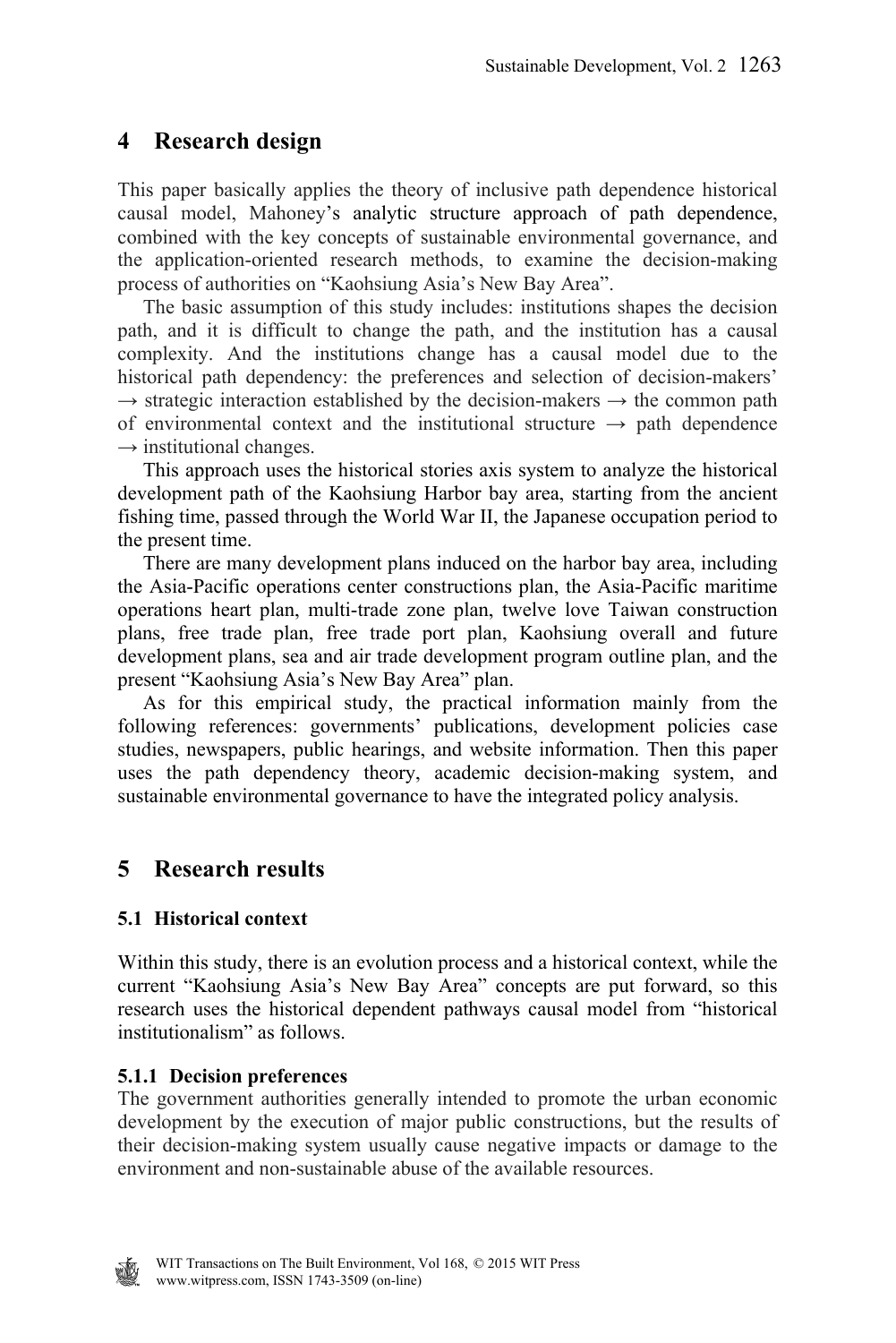Therefore, the central governments established many construction plans or projects in Kaohsiung city, and the "Kaohsiung Asia's New Bay Area" constructions plans are now underway, and there will be many more projects to be presented in the near future, such as the "Free Economic Pilot Zones" plan, which is the new national project for providing a friendly and supportive business environment.

#### **5.1.2 Strategic interaction**

In order to upgrade the development of Kaohsiung city effectively, all levels of government decision-makers (actors) are required to work together to build a more prosperous economic conditions to Kaohsiung city.

 And the strategic interaction situations were coordinated by all the relevant interested parties and government decision-makers, including: the President, the Legislative Yuan, Executive Yuan, State agencies and other public utilities, and local Kaohsiung city government decision makers.

#### **5.1.3 Environmental context [2]**

Kaohsiung is located in the center of the Asia-Pacific region. The city has the unique features of mountain, sea, river, and port, and also possesses a rich culture and beautiful cityscape. Kaohsiung also is a harbor city, the Kaohsiung port is the world-class port in Taiwan as well as a hub for international trade. There are ceaseless ships and containers from around the world. And there are many heavy industrial production plants in this city, including steel, ships and fossil fuels manufacture plants.

 Therefore, based on the analysis of the historical development approach, the governments have continued to induce many major development plans since 1930.

 "Kaohsiung Asia's New Bay Area" plan comprises four major building projects and a new Waterfront Light Rail Transit. For example, the Kaohsiung Exhibition and Convention Center is constructed to promote international commerce and trade, it will host major international exhibitions and serve as an integrated marketing platform for the agriculture, IT, yacht, marine technology, automobile, metal fastener, electronics components, and tourism industries in southern Taiwan, and a propagator of exhibition-related industries.

#### **5.1.4 Path dependence**

This approach uses the historical stories axis system to analyze the historical development path of Kaohsiung harbor bay area, starting from the ancient fishing time to the present time. There are many development projects, including the Asia-Pacific operations center constructions plan, the Asia-Pacific maritime operations heart plan, multi-trade zone plan and Kaohsiung Asia's New Bay Area.

 Although there is a process of path dependence along the above development plans, the "Kaohsiung Asia's New Bay Area" plan is attached to the "Kaohsiung Multifunctional trade zone specific area plan", and still has more complete and extended statutory regulations.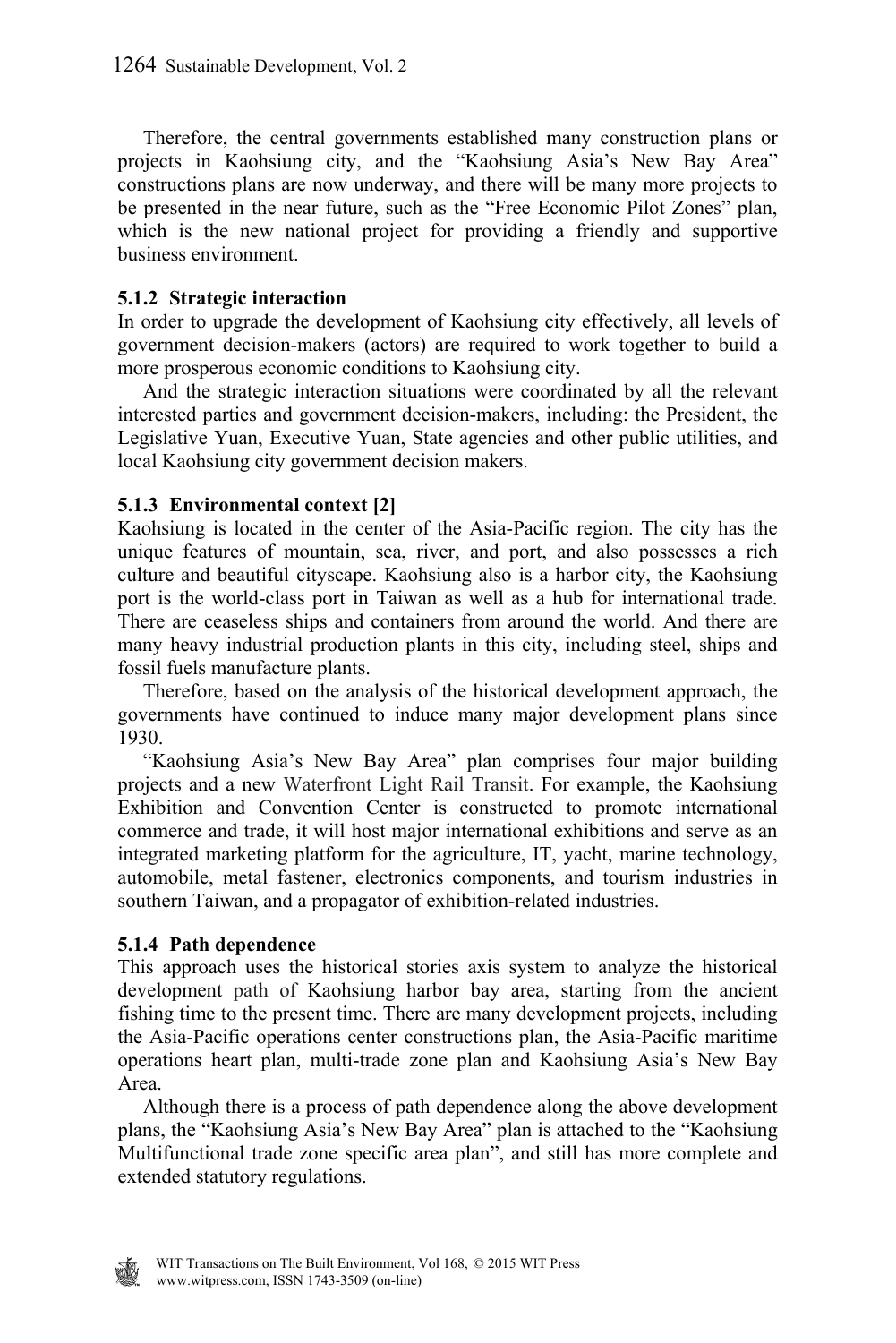### **5.1.5 Institutional changes**

Furthermore, from the analysis of the cited detailed document, the original planning "Kaohsiung Multifunctional trade zone specific area plan" should still operate effectively. Both of the above plans are still unable to reach the required planning purposes and to play the effective function, therefore, they are still facing institutional change issues.

# **5.2 Inclusive path dependence**

### **5.2.1 Inclusive relationship**

Based on the above analysis, although the "Kaohsiung Asia's New Bay Area" plan is affiliated with the "Kaohsiung Multifunctional trade zone specific area plan", both plans have the path dependence causal relationship in the historical process.

 The latter "Kaohsiung Asia's New Bay Area" plan came after the former "Kaohsiung Multifunctional trade zone specific area plan". While the former plan needs the latter plan to continue its institutional capabilities effectively.

 Besides, the former plan is developed along the path dependence with the latter's relationship, and restricted the latter. Although the latter's functionality is subjected to the former plan continuously.

### **5.2.2 System adjustment**

In order to perform the construction plan effectively, the government's decisionmakers should modify the strategic institutional function of the above plans using the information positive feedback mechanism and its self-reinforcing decision behaviors.

 For example, according the 2014 year policy plan, the Kaohsiung city government is constructing the city to become a much more ecological, economic, livable, creative, international city, by upgrading and extending the development function of the above plans.

# **5.3 Environmental governance**

According to the analysis of the historical path dependence process, the government authorities generally intended to promote the urban economic development by the execution of major public constructions, but the results of their decision-making system usually cause negative impacts or damage to the environment and non-sustainable abuse of the available resources.

 In particular, there are too many constructions plans that have been introduced to the Kaohsiung bay area since 1930. Regards the "Kaohsiung Asia's New Bay Area", the constructions of "Kaohsiung World Trade Exhibition and Conference Centre" and the "Kaohsiung Public Library" had finished and are open to public. While the Waterfront Light Rail Transit, "Kaohsiung Ports and Harbors Travel Center" and "Maritime Cultural and Popular Music Center" are still under construction.

 Therefore, before the approval of construction plans, the governments should inspect all the impact problems to the environment, consider the carrying

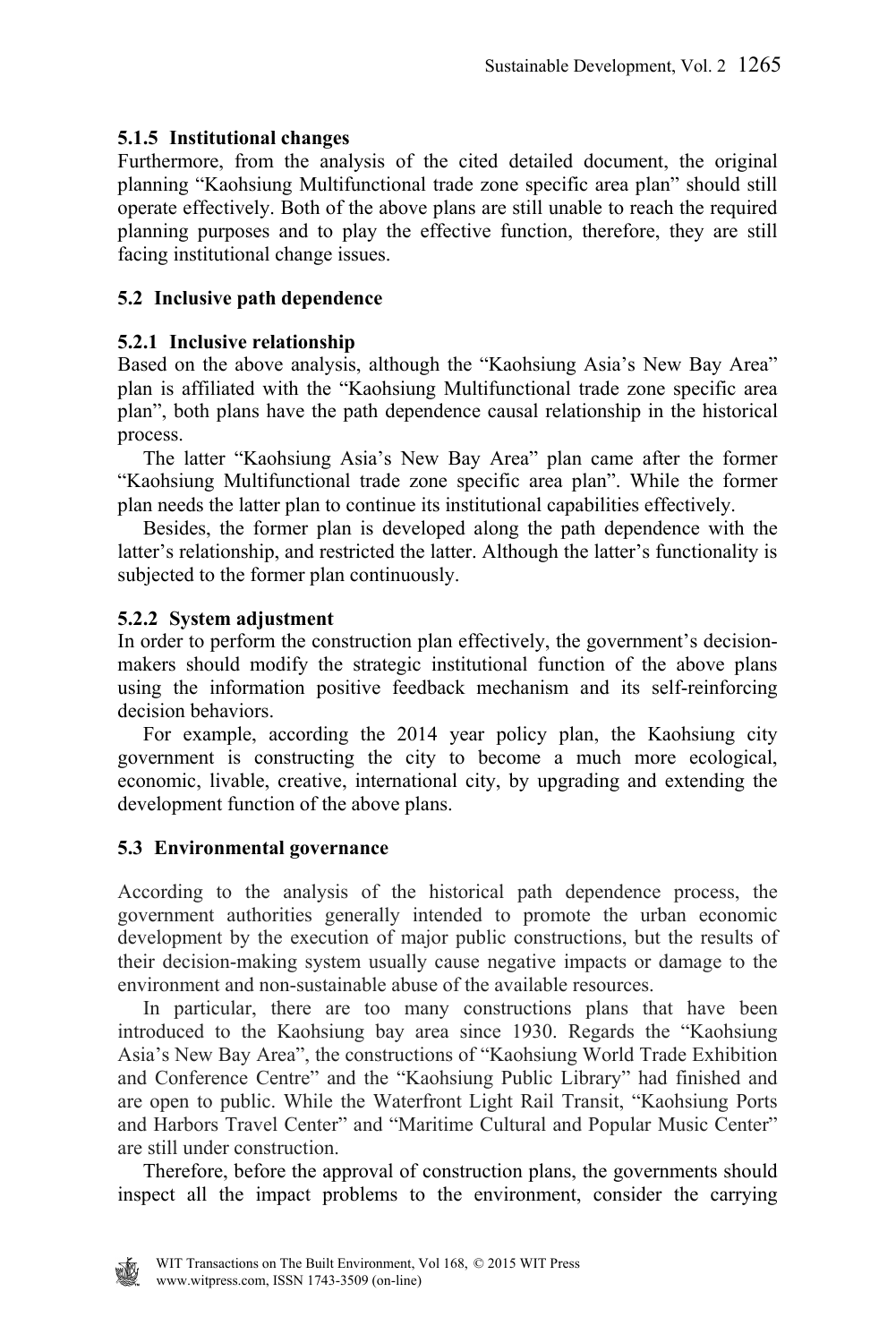capacities of the environment, and apply the environmental governance theories to examine the constructions plan systematically.

 When the executers are constructing the plans, the governments should precisely control the progress, quality, environment protection, budgets, safety, and other relative social issues of all the construction works.

 After the completion of all the constructions, the transportation and sightseeing services should achieve the constructions targets, and operational performance. While the security management, sustainable development, financial management should also should be well done.

 According to the concepts of sustainable urban environmental governance, and takes the "Kaohsiung World Trade Exhibition and Conference Centre" as an example, the building should achieve the following functions: to strengthen the carbon reduction practices, have a good transportation parking management, control the disposal of waste and sewage, pay attention to sustainable operations management, pay attention to deal with the problem of rising sea levels, and improve the biodiversity protection capacities.

#### **5.4 Comprehensive analysis**

This paper provides the study of policy implications as follows:

 The governments are facing the population concentrated urbanization, economic degradation, climate change and other issues of extreme disaster, therefore decision-making system should take into account the economic and environmental equity, management, and use "information positive feedback" and "system mechanism changes" and the self-reinforcing decision-making to achieve the overall aggregate effects.

 The decision-making system of governments should take care of people's needs and actively upgrade economic development, and then still have to take the response to deal well with the global climate change issues and challenges. Finally the governments should systematically deliver the sustainable governance policies to the urban environment.

# **6 Conclusion and further works**

#### **6.1 Conclusion**

Owing to global urbanization, the population of cities is too concentrated, and this induces serious environmental problems to cities. While the cities' governments usually promote urban economic development by the execution of major public constructions, they may cause negative impacts or damage to the environment.

 Kaohsiung city in Taiwan is also facing accelerated urbanization and economic degradation issues. Besides, there are many constructions plans induced to the Kaohsiung harbor city, including the "Kaohsiung Multifunctional trade zone specific area plan" and "Kaohsiung Asia's New Bay Area" plan, which contain the four key public buildings: "Kaohsiung World Trade

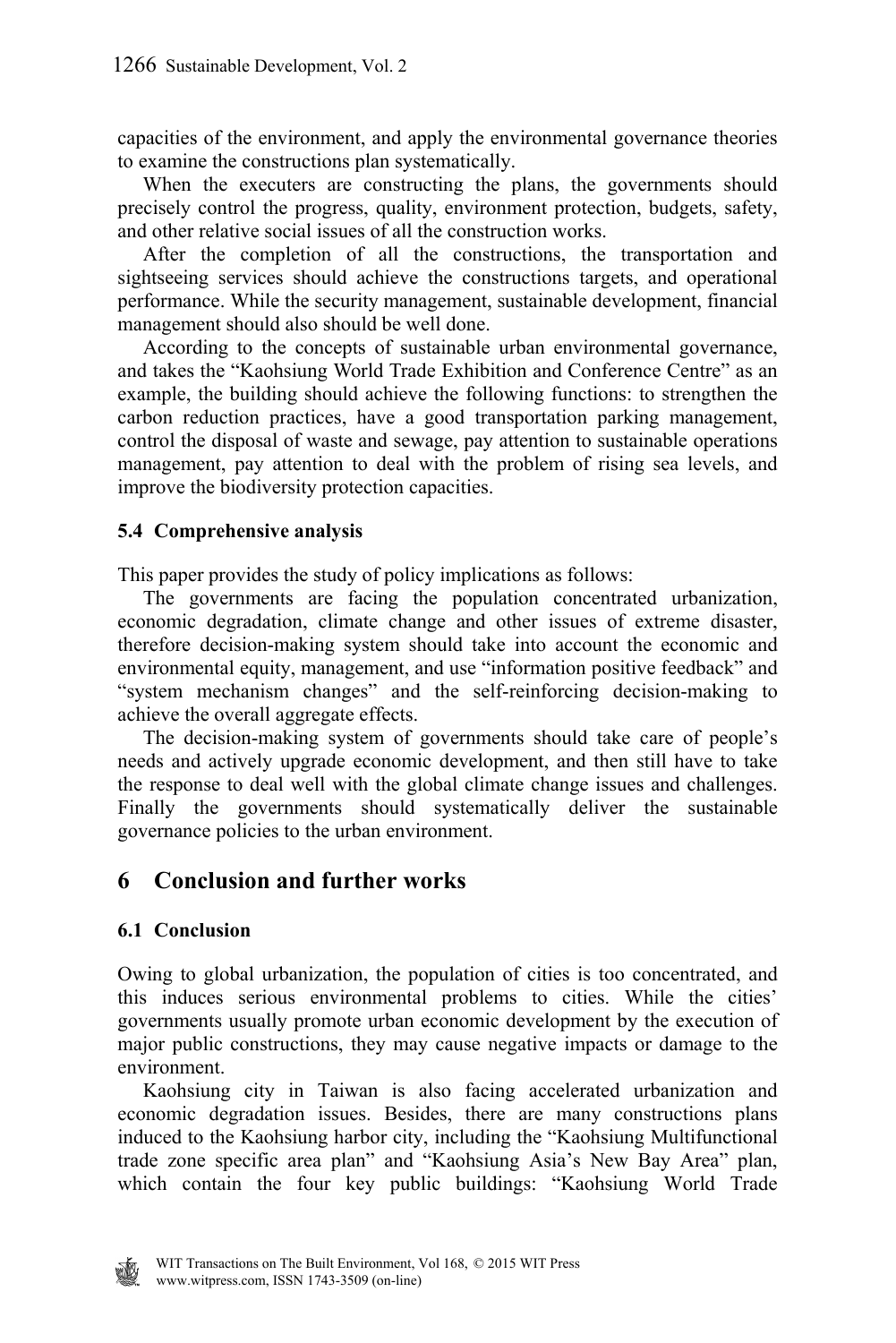Exhibition and Convention Centre", "Kaohsiung Port and Cruise Service Center", "Kaohsiung Maritime Culture and Popular Music Center", and the "Kaohsiung Public Library".

 This paper reviews the relevant path dependence research and empirical references, including the research of Acemoglu and Robinson's [1] inclusive economic institution and Mahoney's [9] analytic structure approach of path dependence.

 This study then applies the theory of an inclusive path dependence historical causal model, combined with the key concepts of sustainable environmental governance, and the application-oriented research methods, to examine the decision-making process of government authorities on the "Kaohsiung Asia's New Bay Area" plan.

 This paper concludes that there exists an evolution process and its historical context in the "Kaohsiung Asia's New Bay Area" plan, including the decision preferences, strategic interaction, environmental context, path dependence, and institutional changes. Finally, the comprehensive study suggests the decisionmaking mechanism of governments should systematically deliver the sustainable governance policies to the urban environment.

#### **6.2 Further works**

This paper examines the constructions historical path of "Kaohsiung Asia's New Bay Area" plan, and finds that there are too many hardware constructions that may have negative environment impacts on the city.

 Therefore, this study suggests that the governments should deliver the sustainable economic development and environmental governance policies, and use the information positive inclusive feedback strategies with the system changes mechanism, to have the integrated effects of sustainable governance, and reach the overall aggregate synergy goals, then avoid the improper lock-in or negative exclusive feedback results.

 Finally, this study proposes governments to deliver the sustainable economic development and environmental governance policies as follows:

- 1. Establish 2030 Kaohsiung conceived development vision (including the concepts of ecological city, livable city, green city, recycled city).
- 2. Develop the city with the green economy (renewable energy, and sustainable urban, transportation, and tourism).
- 3. Expand the innovation artistic cultural zone (including maritime pop music center, Railway Cultural Park).
- 4. Relocate the new Kaohsiung municipal center.
- 5. Integrate the harbor and the city competing functions, and strengthen the combined function of the Ports Corporation, Ltd. and the city government.
- 6. Develop the international passenger and cargo gallery, and enhance full portal functionality and activate the surrounding land use.
- 7. Review the overall plan of Kaohsiung Multifunctional trade zone specific area plan, to attract domestic and international investment, and to develop the shipping, logistics, flow, finance, business and high-tech international trade.